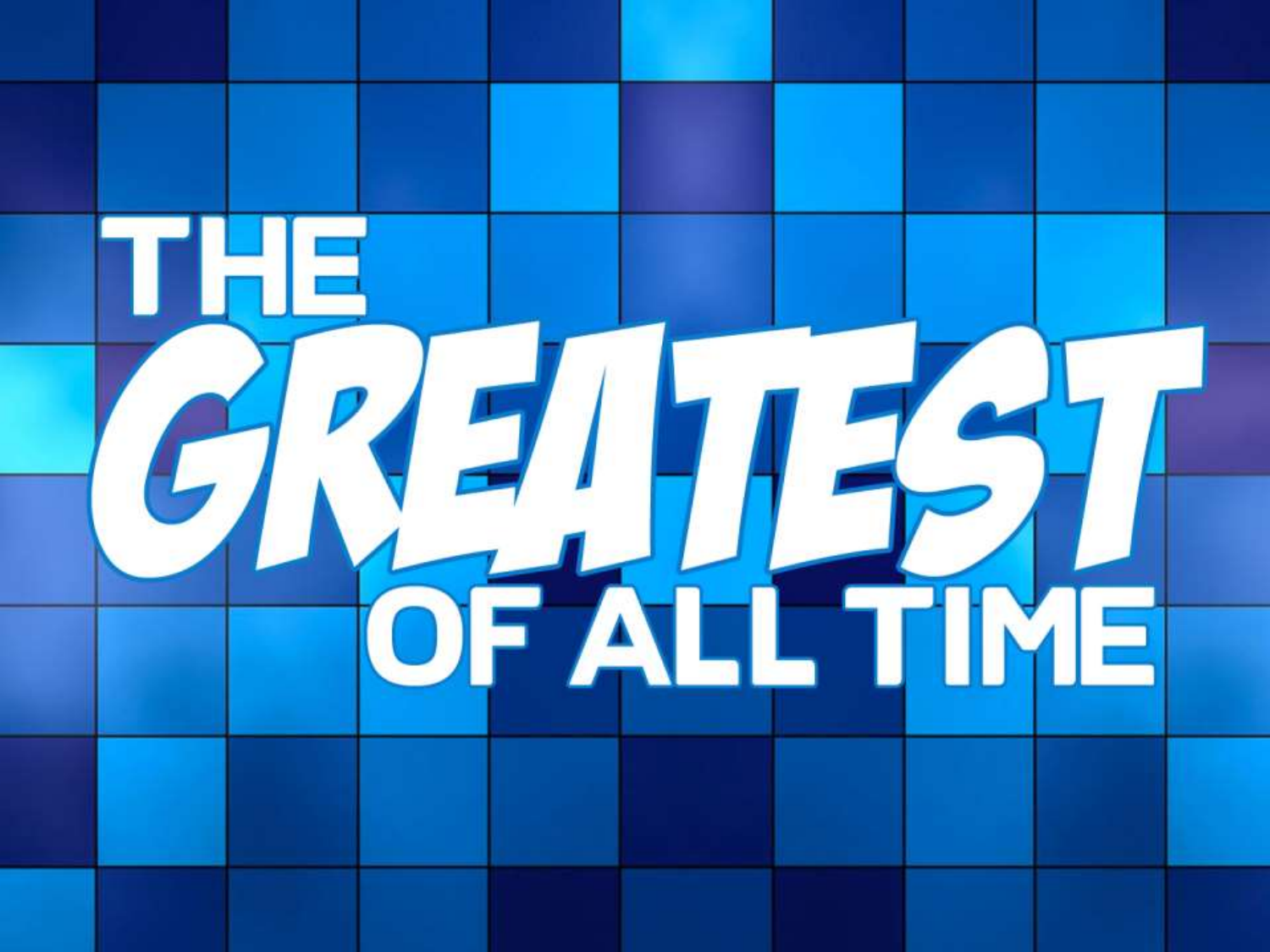**Scan the QR Code for digital** notes, polls, prayer and more!



Use #FCCgreatestofalltime to join the conversation @flushingccnaz

Follow the church page & be sure to "check in" on your timeline!

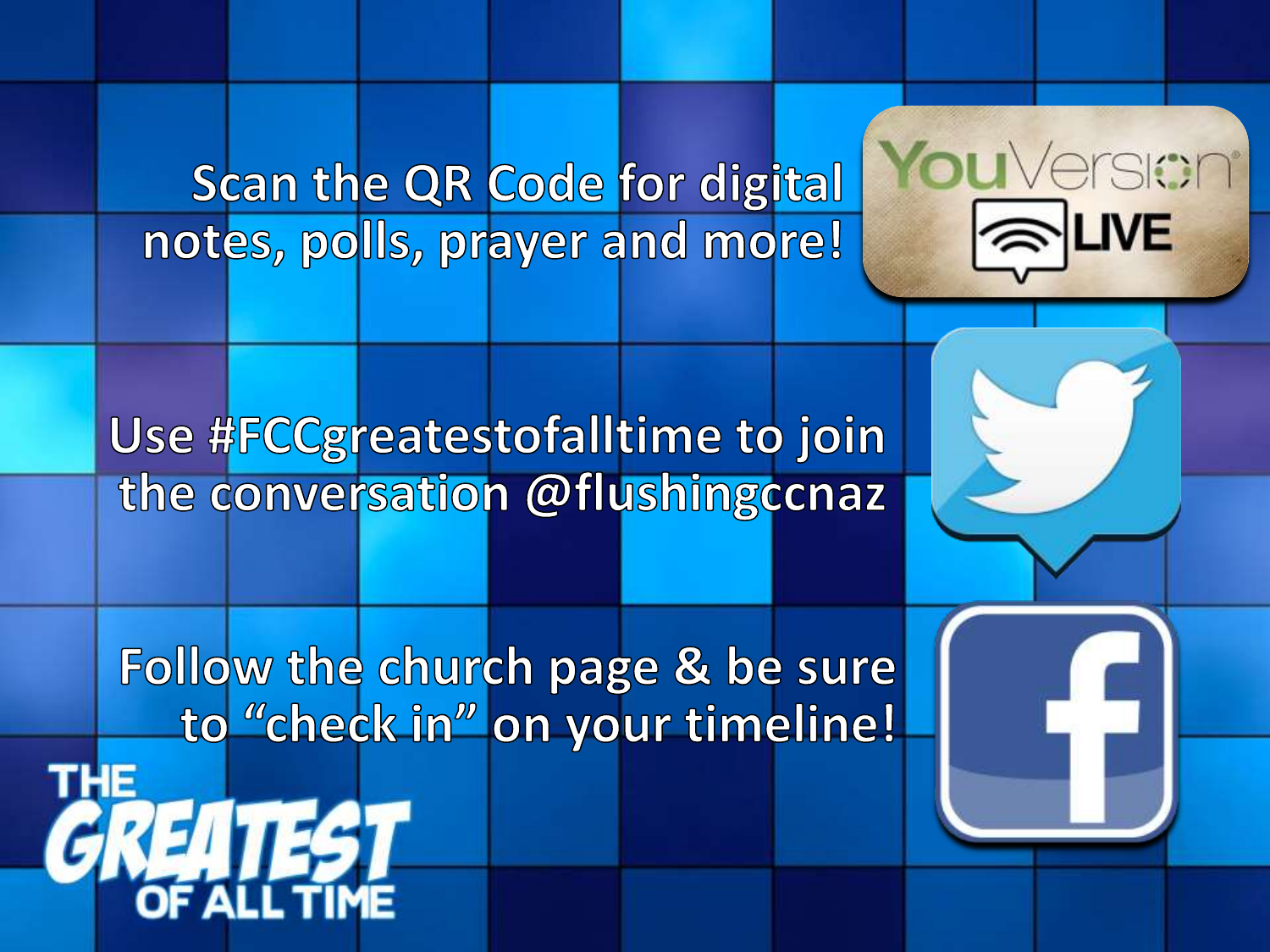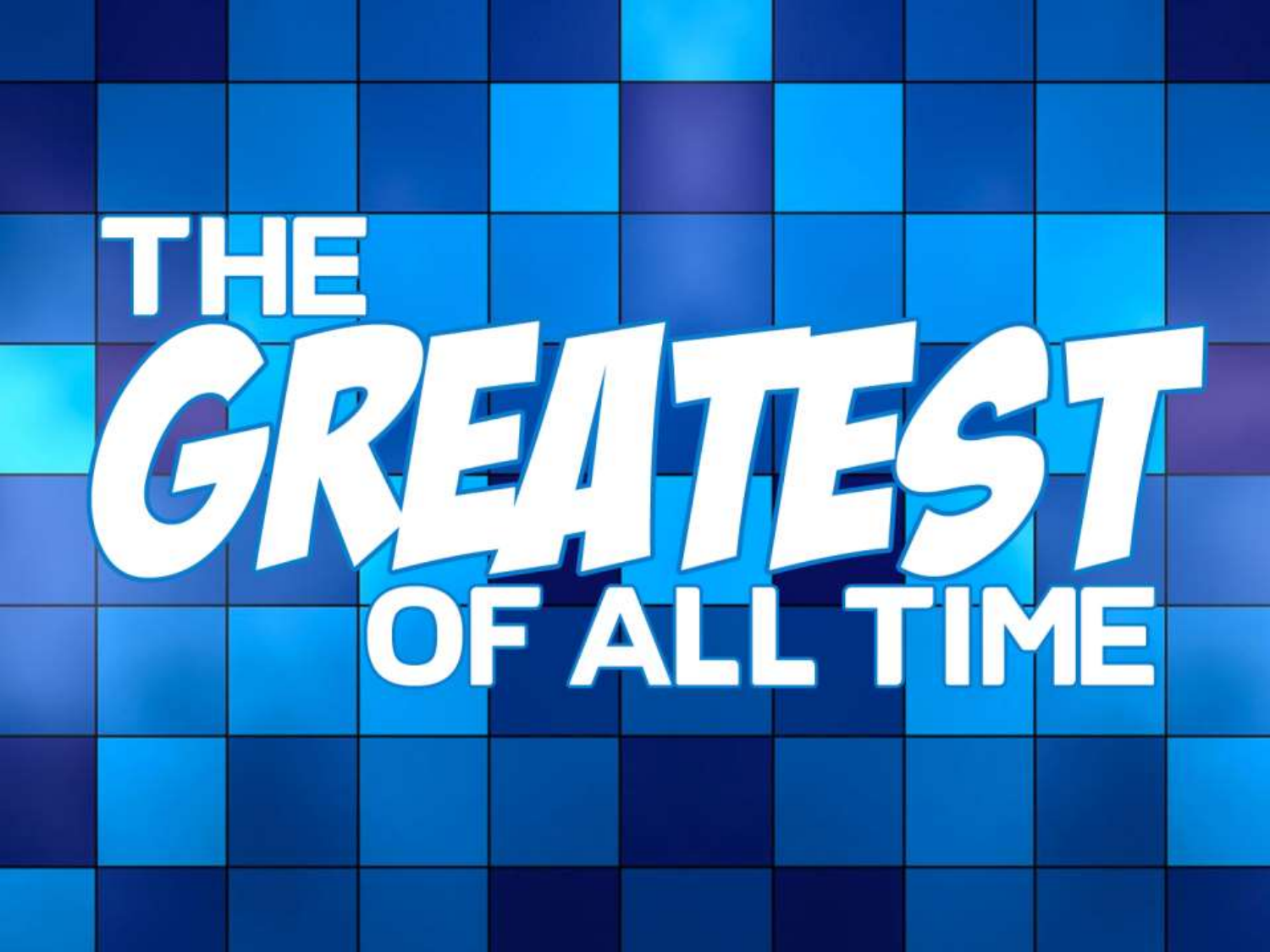**'Listen, O Israel! The Lord your God is the one and**  only Lord. And you must **love the Lord your God with all your heart, all your soul, all your mind, and all your strength.** 

**THE** 

**Mark 12:29-30 NLT**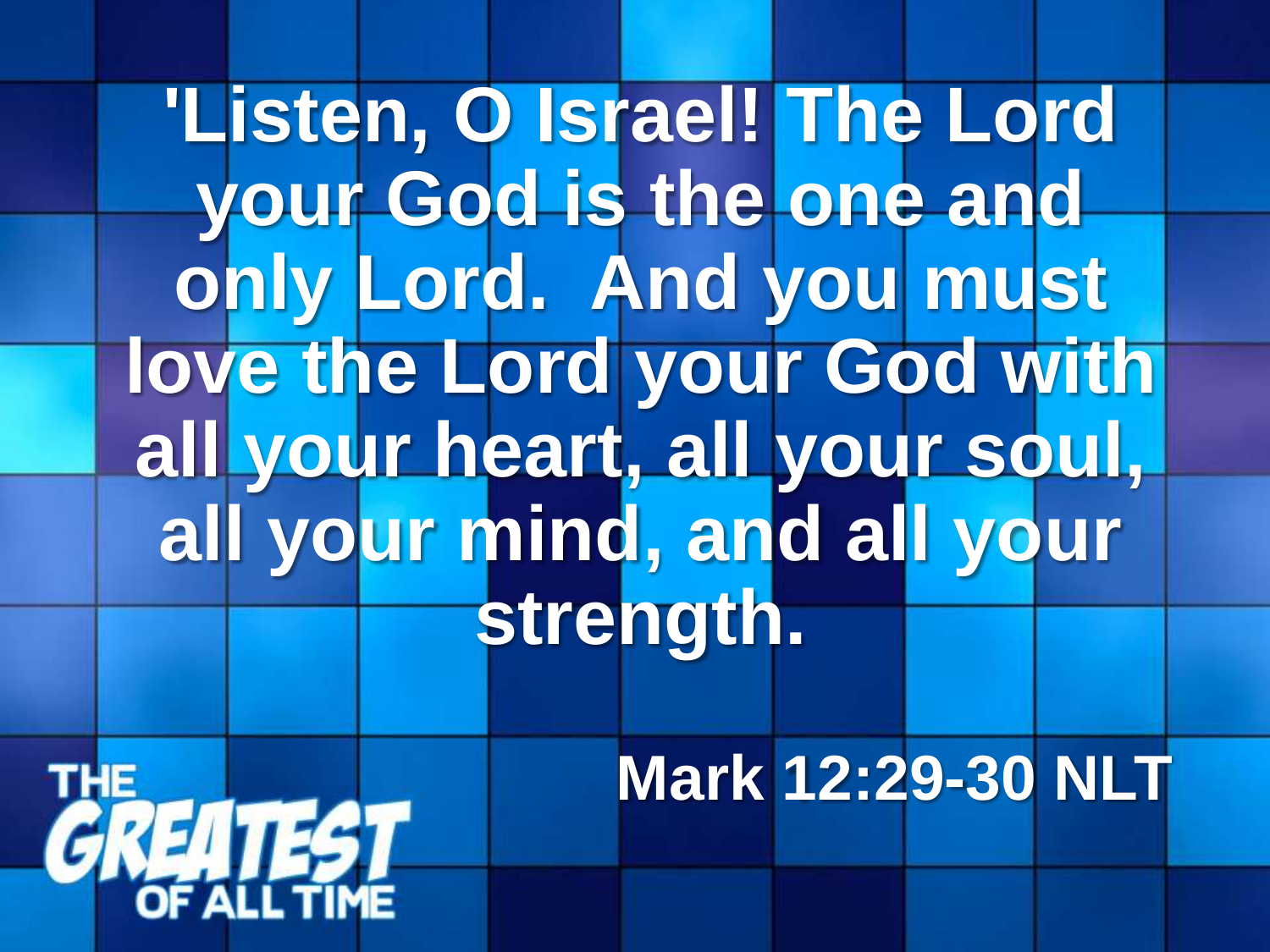**The second is equally important: 'Love your neighbor as yourself.' No other commandment is greater than these."** 

**Mark 12:31 NLT**

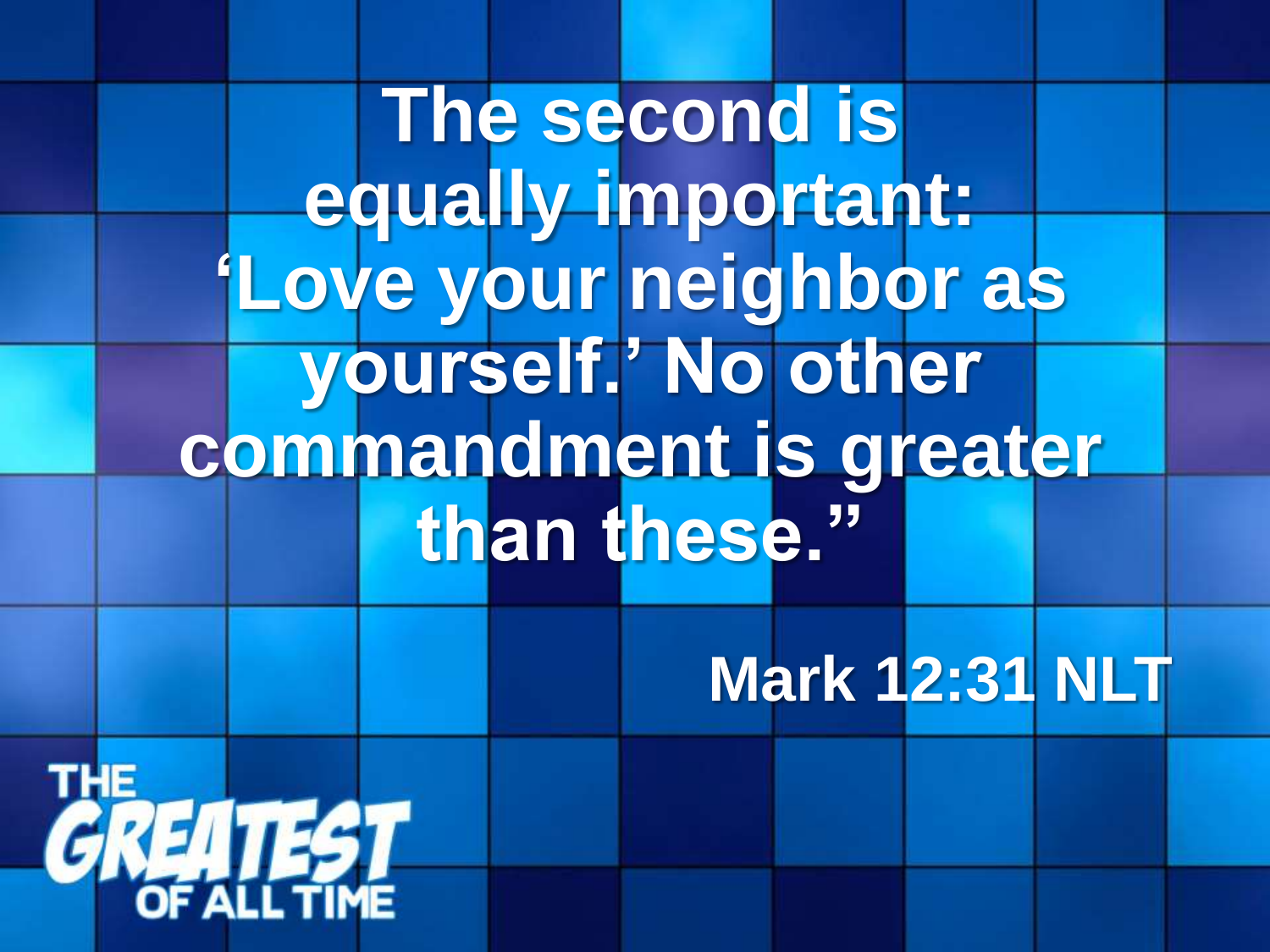# **Love your NEIGHBOR as yourself**CREATEST OF ALL TIME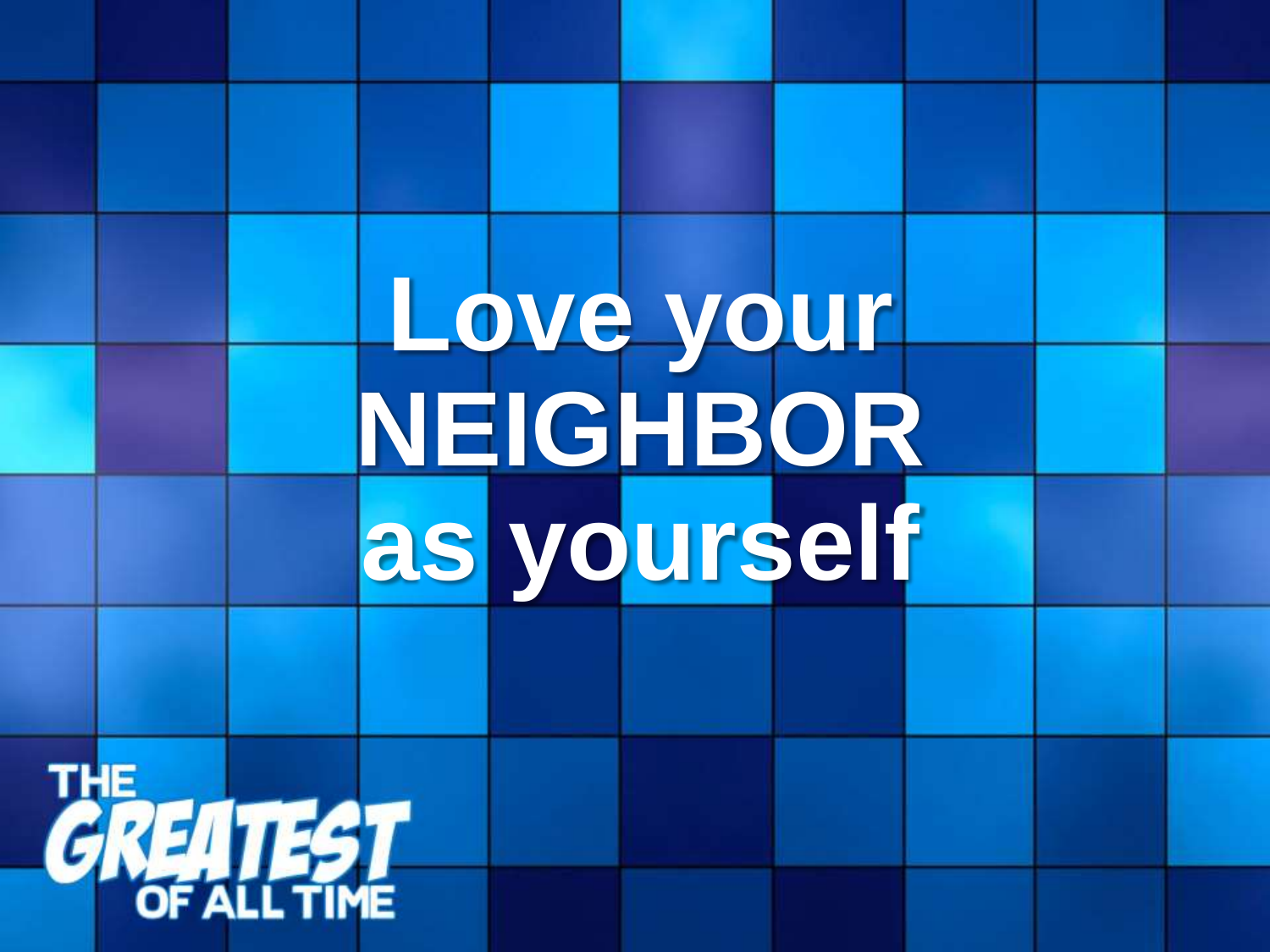**"One day an expert in religious law stood up to test Jesus by asking him this question: "Teacher,**  what should I do to inherit **eternal life?" Jesus replied, "What does the law of Moses say? How do you read it?"THE**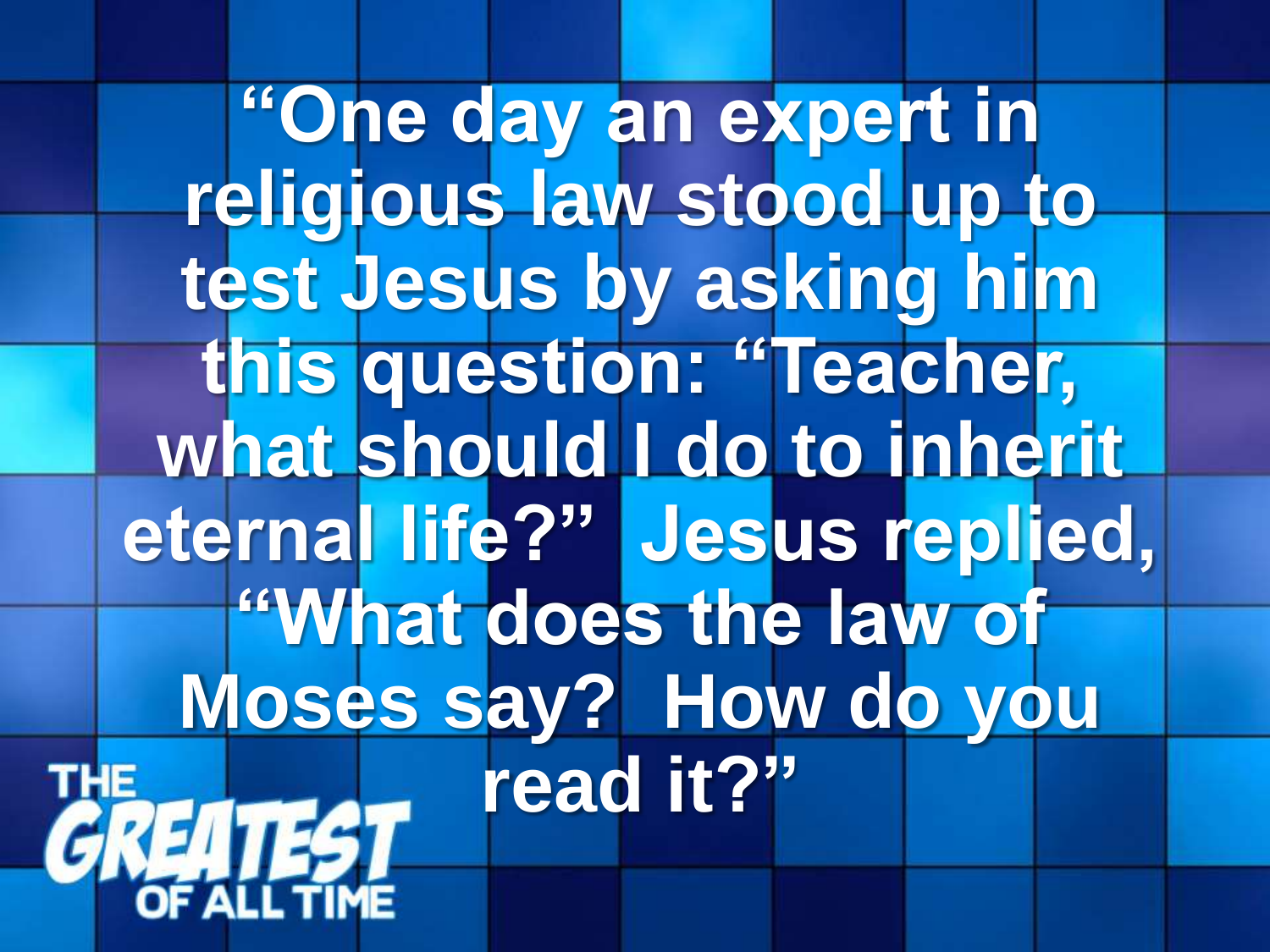**The man answered, "'You must love the Lord your God with all your heart, all your soul, all your strength, and all your mind.' And, 'Love your neighbor as yourself.'" "Right!" Jesus told him.** 

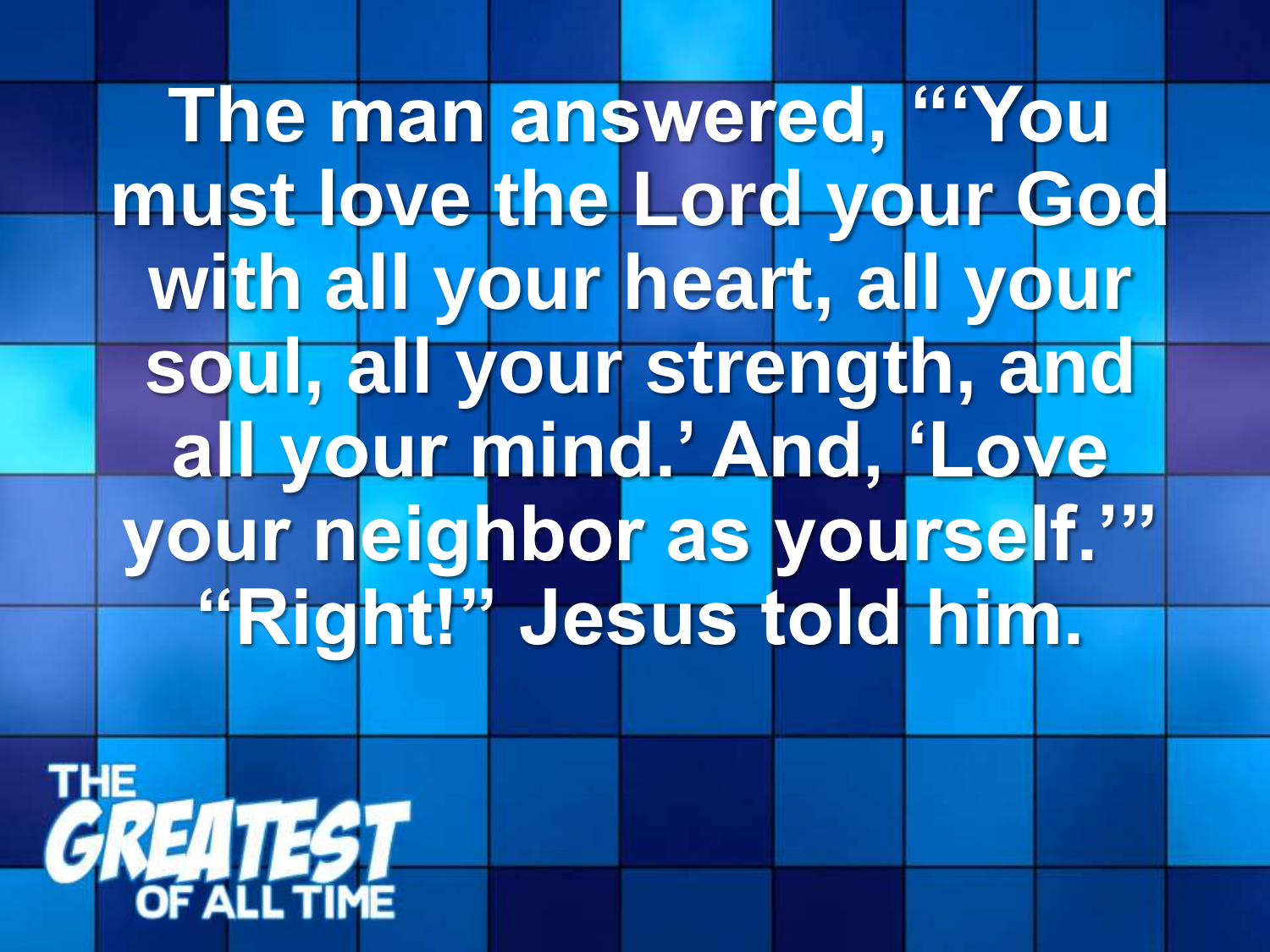## **"Do this and you will live!" The man wanted to justify his actions, so he asked Jesus, "And who is my neighbor?"**

### **Luke 10:25-29 NLT**

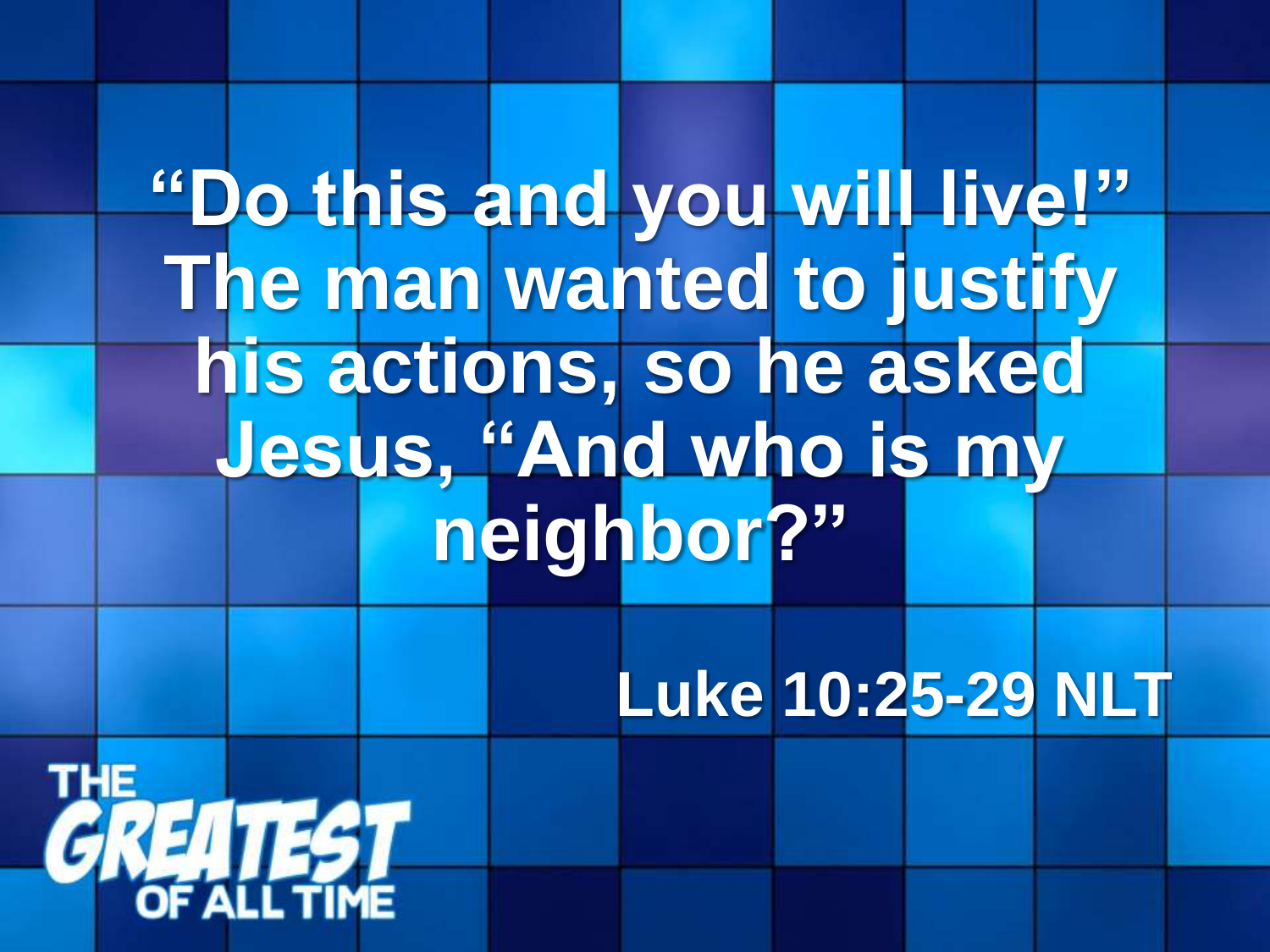# **KNOWING IT**  *is different than*  **LIVING IT**

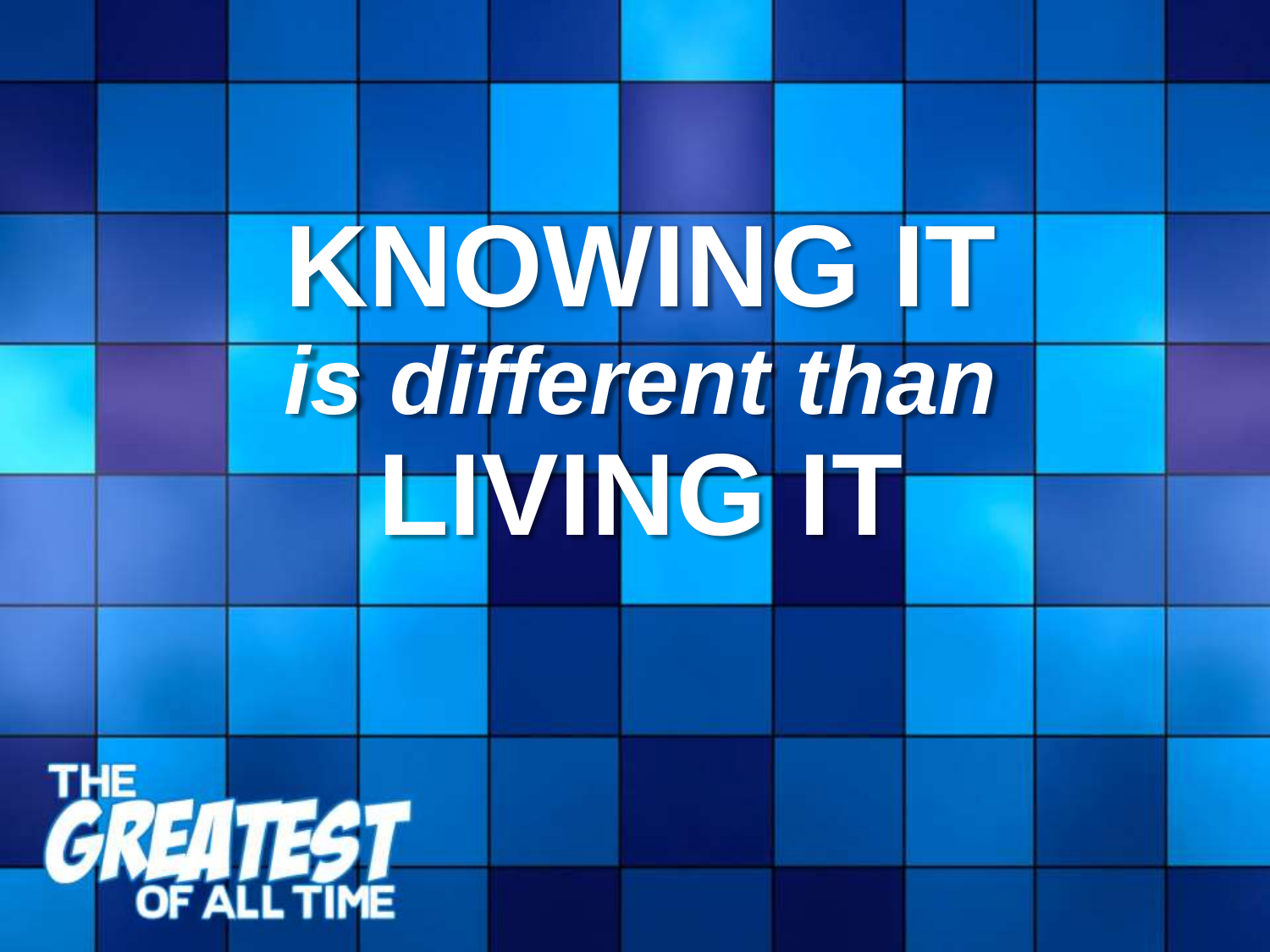**"You should know this, Timothy, that in the last days there will be very difficult times. For people will love only themselves and their money. They will be boastful and proud, scoffing at God, disobedient to their parents,** 대퇴 **GREATEST**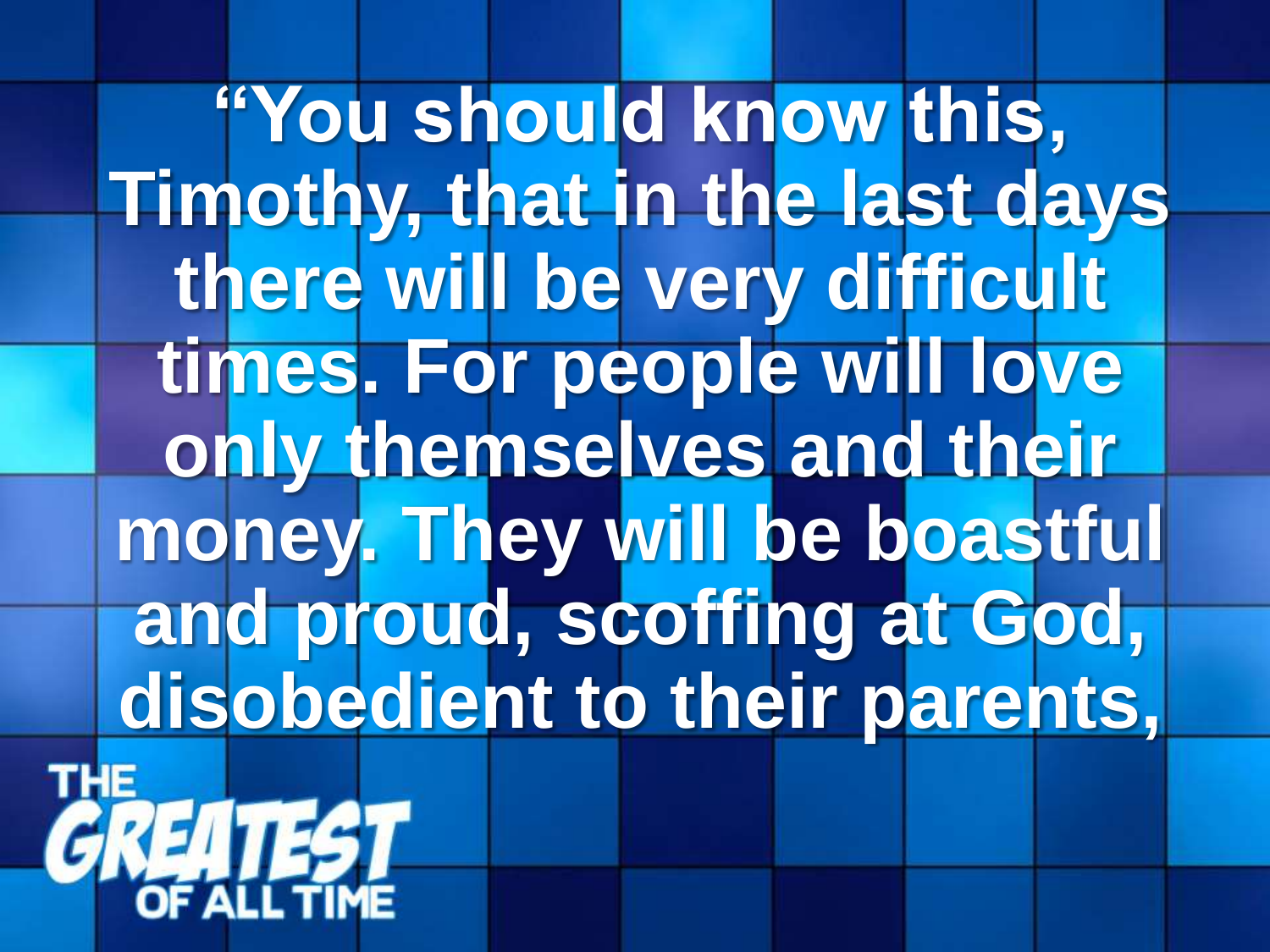**and ungrateful. They will consider nothing sacred. They will be unloving and unforgiving; they will slander others and have no self-control. They will be cruel and hate what is good.** 

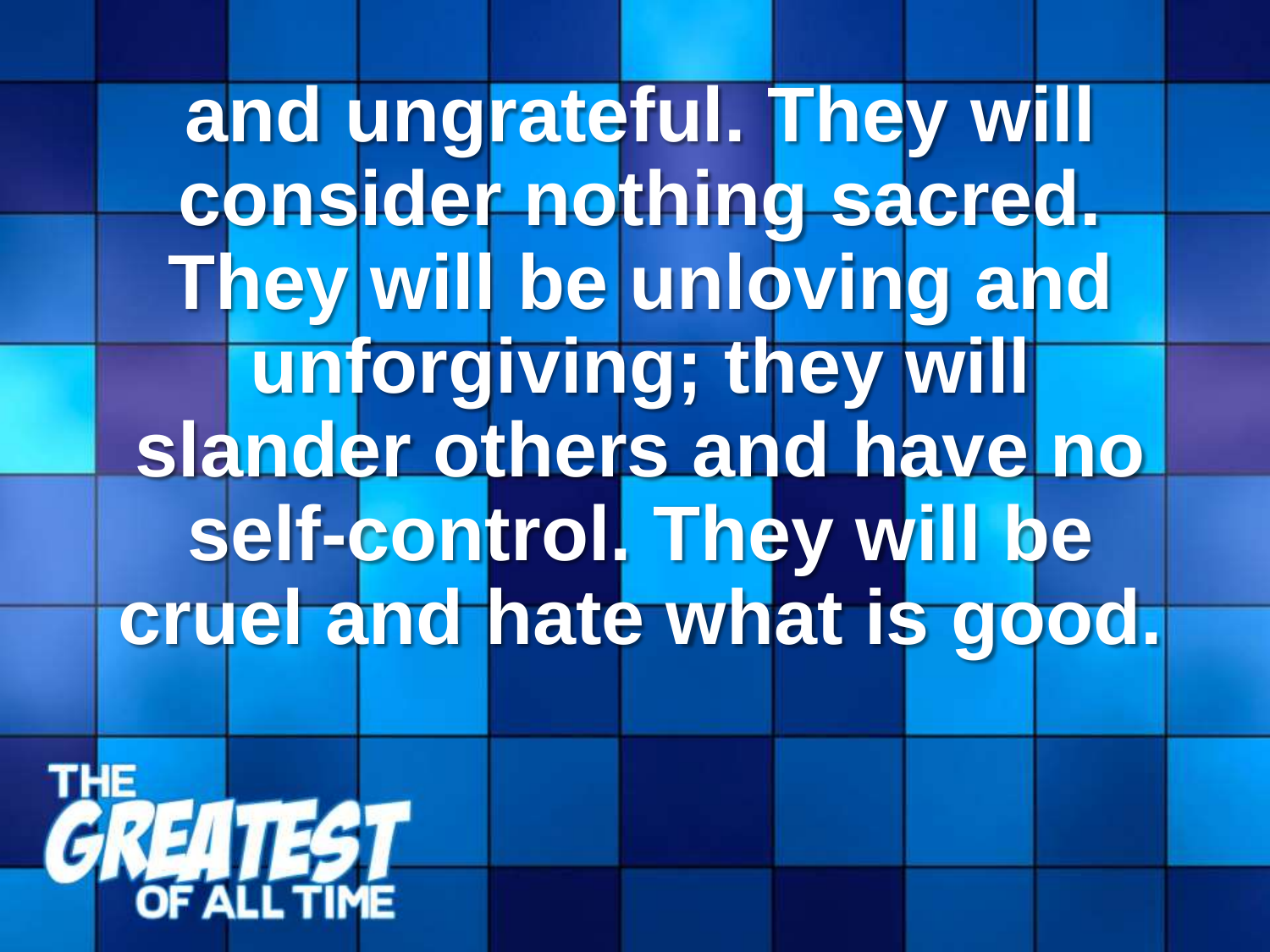## **They will betray their friends, be reckless, be puffed up with pride, and love pleasure rather than God. They will act religious, but they will reject the power that could make them godly."**

### **2 Timothy 3:1-5 NLT**